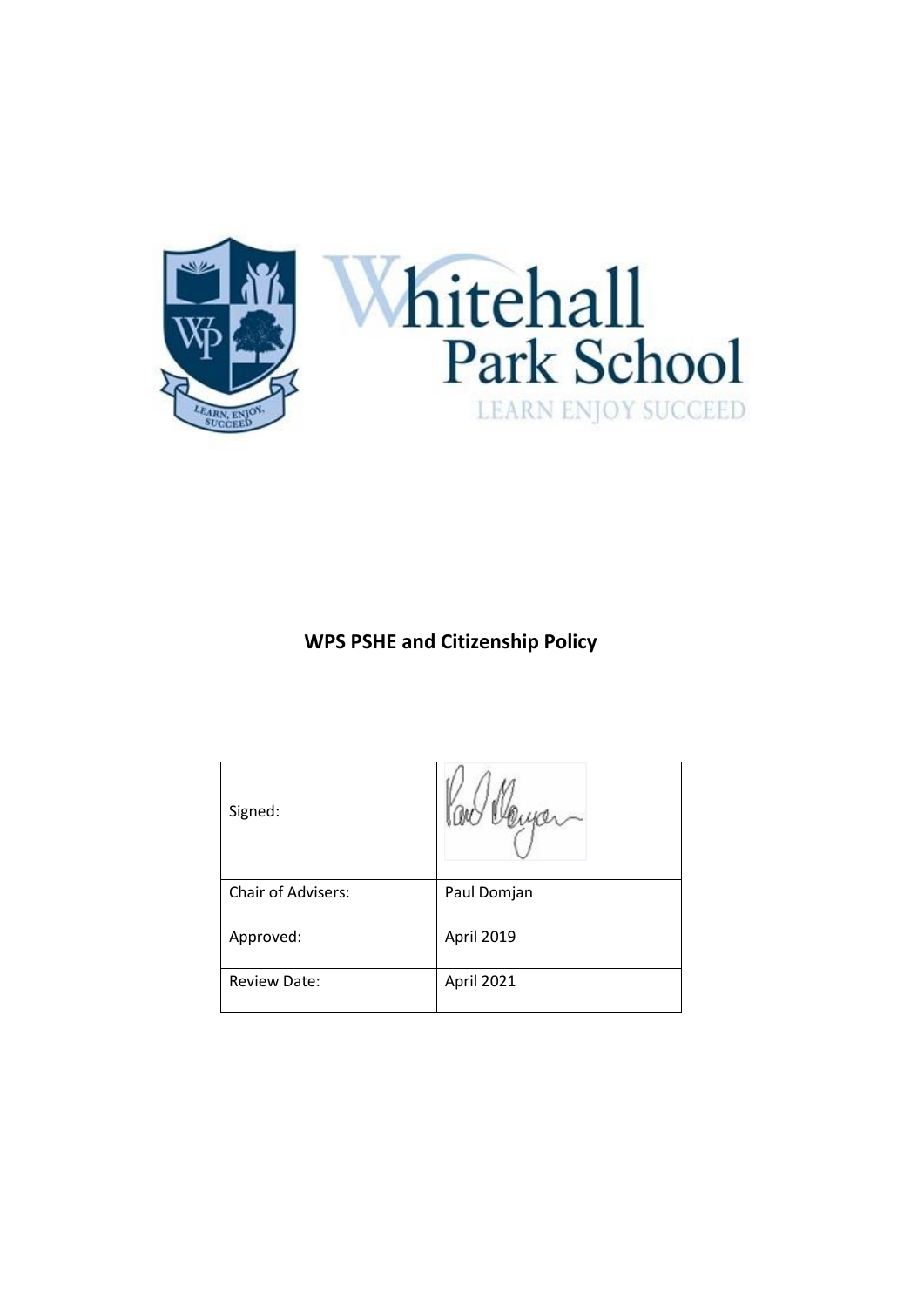

## **Contents**

| 1.0  |  |
|------|--|
| 2.0  |  |
| 3.0  |  |
| 4.0  |  |
| 5.0  |  |
| 6.0  |  |
| 7.0  |  |
| 8.0  |  |
| 9.0  |  |
| 10.0 |  |
|      |  |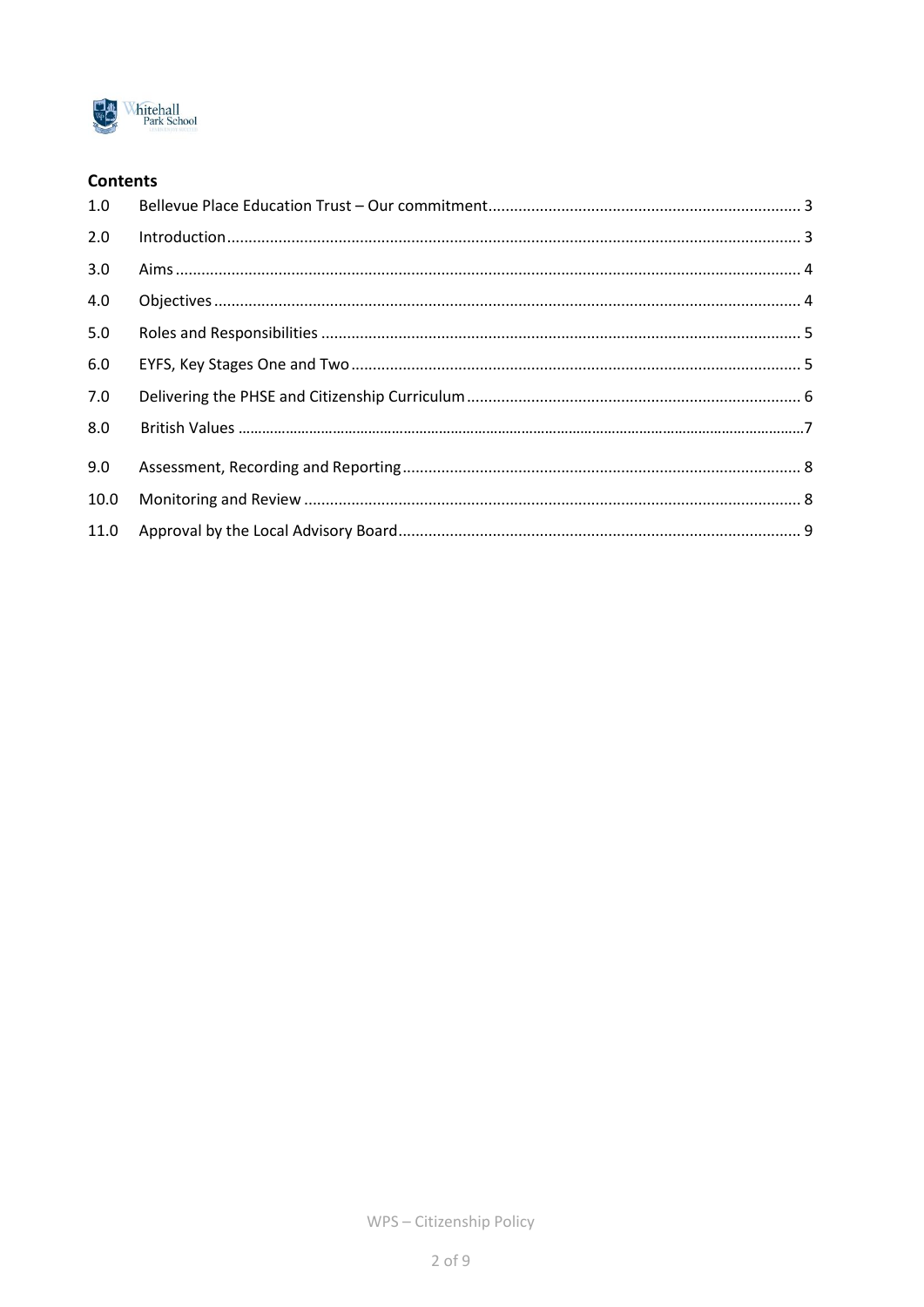

### <span id="page-2-0"></span>**1.0 Bellevue Place Education Trust – Our commitment**

#### **Learn, Enjoy, Succeed**

Every BPET child and staff member enjoys a broad **(LEARN)** and enriched **(ENJOY)** learning experience, enabling them to achieve far greater individual success **(SUCCEED)** than they might previously have thought possible.

### **Our Mission**

To grow hubs of like-minded, autonomous schools, well-supported, all of which combine academic rigour with highly enriched opportunities that deliver a personalised approach to education and exceptional outcomes for all.

#### **Our Difference**

We are leading the way in delivering high quality education through a skills-based curriculum, applying the best of the independent and state sectors to deliver breadth of opportunity and pupil enrichment. We empower all our schools as individual entities that best meet the needs of the communities they serve and have a strong relationship with parents, who are our key partners in delivering the vision.

#### **Our Promise**

Every child is an individual. Our role is to nurture pupils' potential through a personalised approach to learning. BPET children are happy, independent, confident all-rounders. We encourage a 'be interested and be interesting' attitude in children and staff alike. We don't just teach; we want our pupils to have a passion to learn. Our focus is on all pupils, regardless of background or academic ability, focusing on pupils with Special Educational Needs as well as those who are more-able.

### <span id="page-2-1"></span>**2.0 Introduction**

At Whitehall Park we follow the PSHE and Citizenship Programme of Study. PSHE education is a planned programme of learning through which children and young people acquire the knowledge, understanding and skills they need to manage their lives.

The PSHE Association, 2014

The National Curriculum (September 2014) states that:

*All schools should make provision for personal, social, health and economic education (PSHE), drawing on good practice.* 

The NEW Islington scheme of work for PSHE education has been produced to support the Islington community of schools to provide quality PSHE education that is meaningful to pupils and manageable for teachers.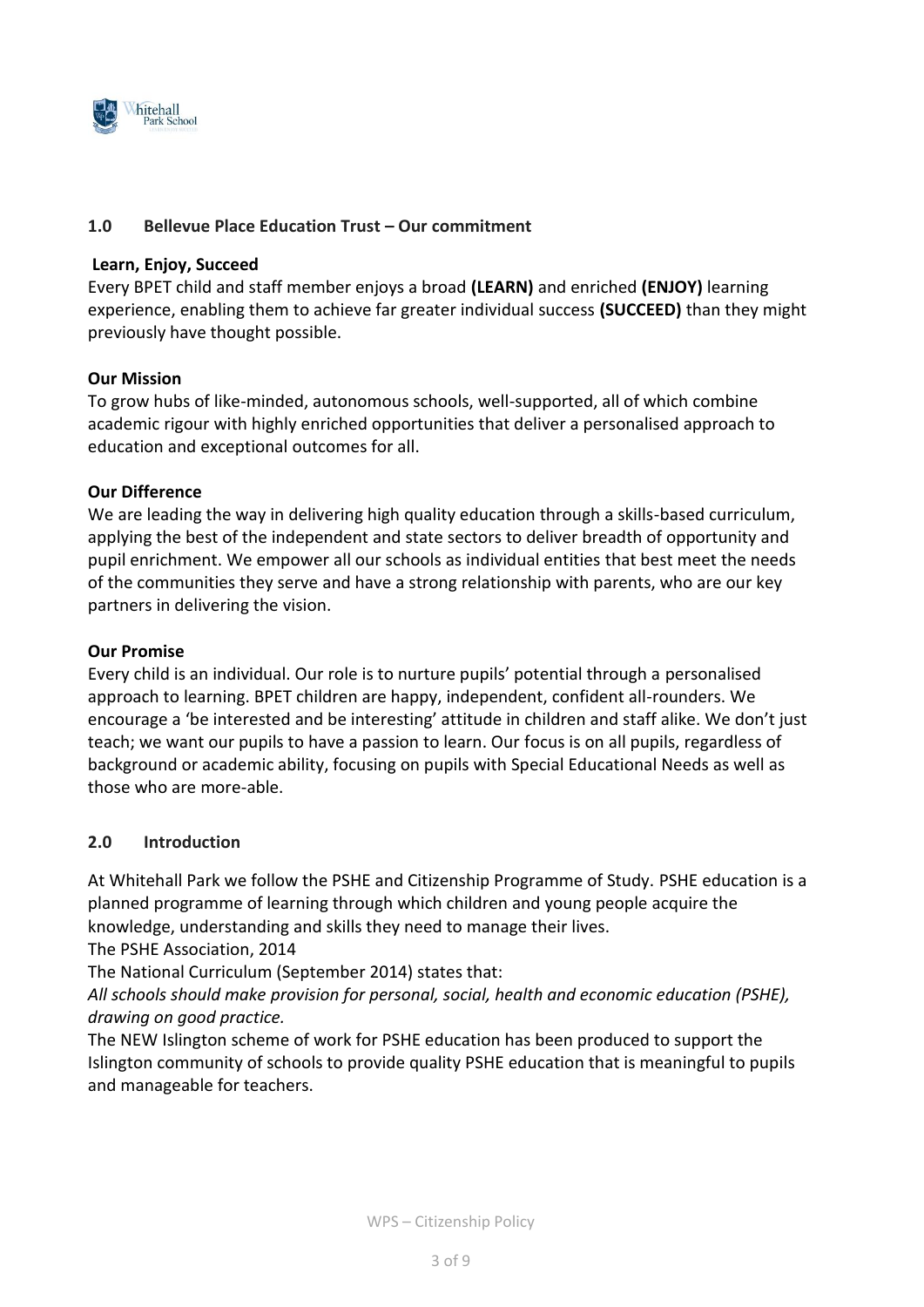

## <span id="page-3-0"></span>**3.0 Aims**

Whitehall Park School will provide stimulating, high quality learning experiences within a safe and happy environment where all children and young people are active participants in their own learning, developing skills and knowledge for today and tomorrow.

The school will encourage all pupils to play a positive role in contributing to the life of the school and the wider community. In this way, the school will help develop their sense of selfworth. The diversity of cultures within the world will be celebrated and pupils will be encouraged to value each other, regardless of age, colour, gender, ethnicity, heritage, religion, disability or other characteristics.

The school will teach our children and young people what it means to be a positive member of a diverse multicultural society, how society is organised and governed, ensuring that they experience the process of democracy in the school through a range of opportunities provided through the School Council and in leadership roles appropriate to the age and maturity of each child.

## <span id="page-3-1"></span>**4.0 Objectives**

This scheme of work will ensure that the key areas of PSHE education are covered throughout the primary phase and in preparation for secondary school.

We have defined these key areas as:

- sex and relationship education
- drug, alcohol and tobacco education
- physical health, including healthy eating and physical activity (fun, food and fitness)
- mental health
- behaviour and safety
- financial capability
- citizenship

The key objectives of PSHE and Citizenship are to enable pupils to:

- know their rights and responsibilities
- explore the benefits and importance of conflict resolution
- be able to communicate with others more effectively
- analyse and discuss significant issues
- have an understanding of how society works
- be more able to take an active part in society and to make a difference
- be more able to take an active part in their community and to make a difference
- become more responsible, tolerant and sensitive citizens
- be more aware of life's opportunities and experiences
- develop a greater understanding of socio-economic structures
- be aware of the needs of others
- become independent and responsible adults
- ensure personal safety and choices in relation to sex, health, drugs and alcohol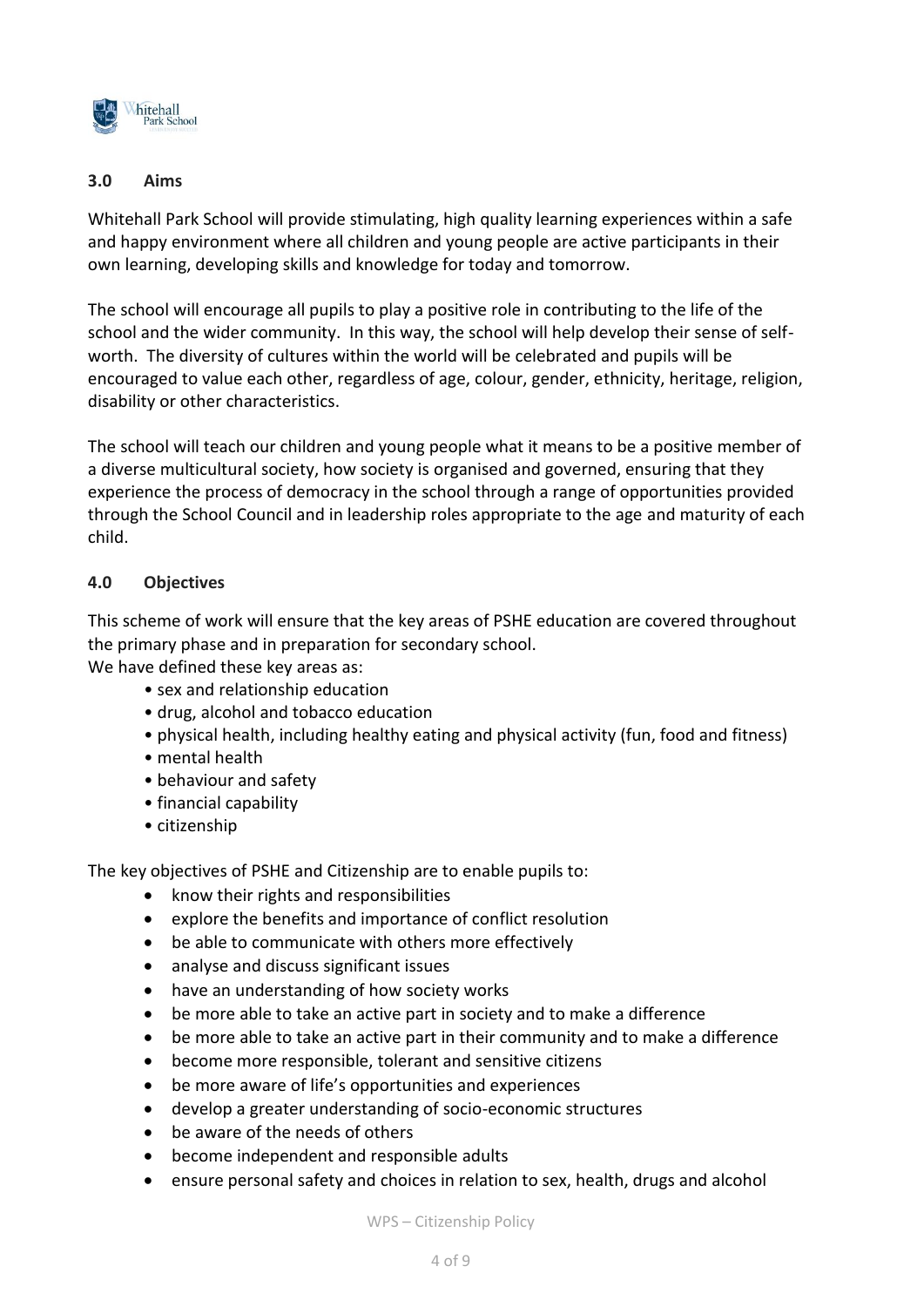

### <span id="page-4-0"></span>**5.0 Roles and Responsibilities**

The responsibility for the implementation of this policy and provision rests with the Headteacher. On an operational basis, the management, responsibility and evaluation of this policy will be undertaken by the Citizenship and PSHE Coordinator.

## <span id="page-4-1"></span>**6.0 EYFS, Key Stages One and Two**

**Personal, social, health and economic (PSHE) education and citizenship education** are both planned parts of the school curriculum that will also be reflected through the whole school experience. They equip pupils with knowledge, understanding and skills and help them to explore and develop attitudes and values.

**PSHE education** supports the development of personal, social and life skills: the identification of and dealing with emotions and feelings, exploring health-related issues, understanding about oneself, relationships with others and one's place in the world, learning about managing finances, the world of work and planning for the future. It supports pupils to lead healthy, safe, fulfilled and responsible lives.

**Citizenship education** prepares pupils for the social and moral responsibilities of community involvement: the understanding of democracy and justice, rights and responsibilities and exploring identities and diversity. It helps them develop political literacy and to become informed, critical, active citizens who have the skills, confidence and conviction to advocate, take action and try to make a difference in their local, national and global communities.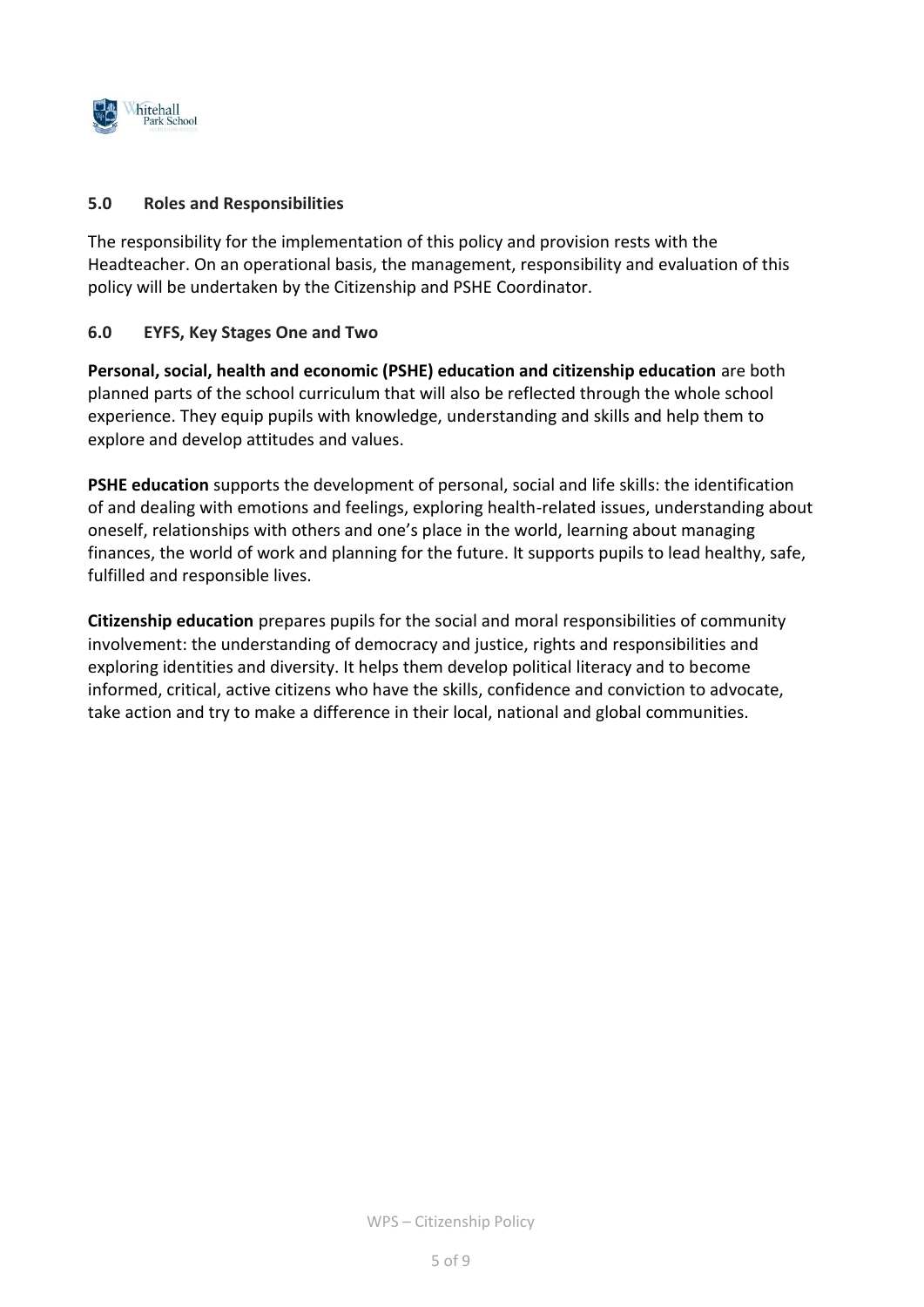

## **EYFS and Key Stage One**

During EYFS and Key Stage 1 pupils learn about themselves as developing individuals and as members of their communities, building on their own experiences and on the early learning goals for personal, social and emotional development. They learn the basic rules and skills for keeping themselves healthy and safe and for behaving well. They have opportunities to show they can take some responsibility for themselves and their environment. They begin to learn about their own and other people's feelings and become aware of the views, needs and rights of other children and older people. As members of a class and school community, they learn social skills such as how to share, take turns, play, help others, resolve simple arguments and resist bullying. They begin to take an active part in the life of their school and its neighbourhood.

## **Key Stage Two**

During Key Stage 2 pupils learn about themselves as growing and changing individuals with their own experiences and ideas, and as members of their communities. They become more mature, independent and self-confident. They learn about the wider world and the interdependence of communities within it. They develop their sense of social justice and moral responsibility and begin to understand that their own choices and behaviour can affect local, national or global issues and political and social institutions. They learn how to take part more fully in school and community activities. As they begin to develop into young adults, they face the changes of puberty and transfer to secondary school with support and encouragement from their school. They learn how to make more confident and informed choices about their health and environment; to take more responsibility, individually and as a group, for their own learning; and to resist bullying.

## <span id="page-5-0"></span>**7.0 Delivering the PHSE and Citizenship Curriculum**

Our programme for PSHE and Citizenship is adapted to meet the needs of the children and young people in those year groups. Aspects of PSHE, Citizenship and British Values will also be covered within other subject teaching and in special days and weeks.

The school will seek to use the widest range of resources and learning opportunities to energise students' learning in this important area. The school will use a range of teaching and learning styles with an emphasis on active learning by including the children in discussions, investigation and problem solving activities.

The PSHE and Citizenship curriculum will be provided in a variety of ways to reflect the age of the pupils and ensure a whole school approach to the subject.

It will be taught through cross-curricular links, collective worship (often the theme for collective worship identifies promotes and celebrates one of the school's values) and other activities or school events (residential visits, Enrichment, special activities planned to allow the children to work together under different circumstances), and School Council, which provide links with parents and members of the local community.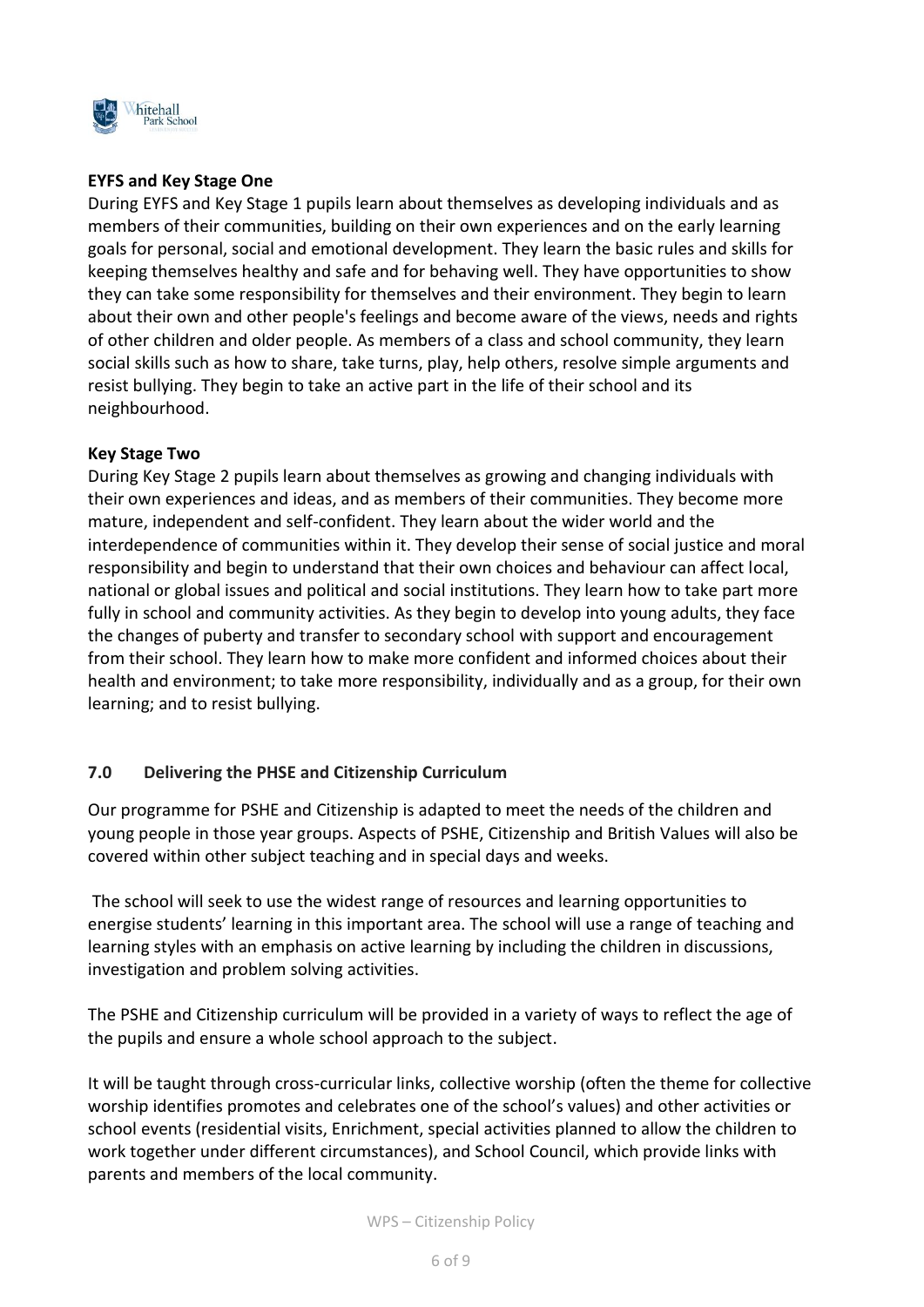

We will teach PSHE and Citizenship to all our pupils regardless of their ability. Learning opportunities are matched to the individual needs of children with learning difficulties. Activities and debates challenge our most able pupils to formulate personal views based on evidence they research and discuss.

## **8.0 Teaching British Values**

### **Promoting British Values at Whitehall Park School**

The DfE have recently reinforced the need "*to create and enforce a clear and rigorous expectation on all schools to promote the fundamental British values of democracy, the rule of law, individual liberty and mutual respect and tolerance of those with different faiths and beliefs*."

The Government set out its definition of British values in the 2011 Prevent Strategy, and these values are reiterated every year. At Whitehall Park School these values are reinforced regularly and in the following ways:

### **Democracy**

Each year the children decide upon their school council members.

The school councilors meet every half term with Senior Leaders in the school to discuss school improvement and issues that have been raised within the class. The school council is genuinely able to effect change within the school. Each class votes every child on the school council in.

Children have an annual questionnaire where they are able to put forward their views about the school.

### **The Rule of Law**

The importance of laws, whether they are those that govern the class, the school, or the country, are consistently reinforced at Whitehall Park.

Pupils are taught from an early age the rules of the school. These are our Golden Rules, Playground Rules, classroom rules and our school values. Pupils are taught the value and reasons behind rules and laws, that they govern and protect us, the responsibilities that this involves and the consequences when laws are broken. Visits from authorities such as the Police and Fire Service help reinforce this message.

### **Individual Liberty**

At Whitehall Park, pupils are actively encouraged to make choices, knowing that they are in a safe and supportive environment. As a school we educate and provide boundaries for young pupils to make informed choices, through a safe environment and an empowering education.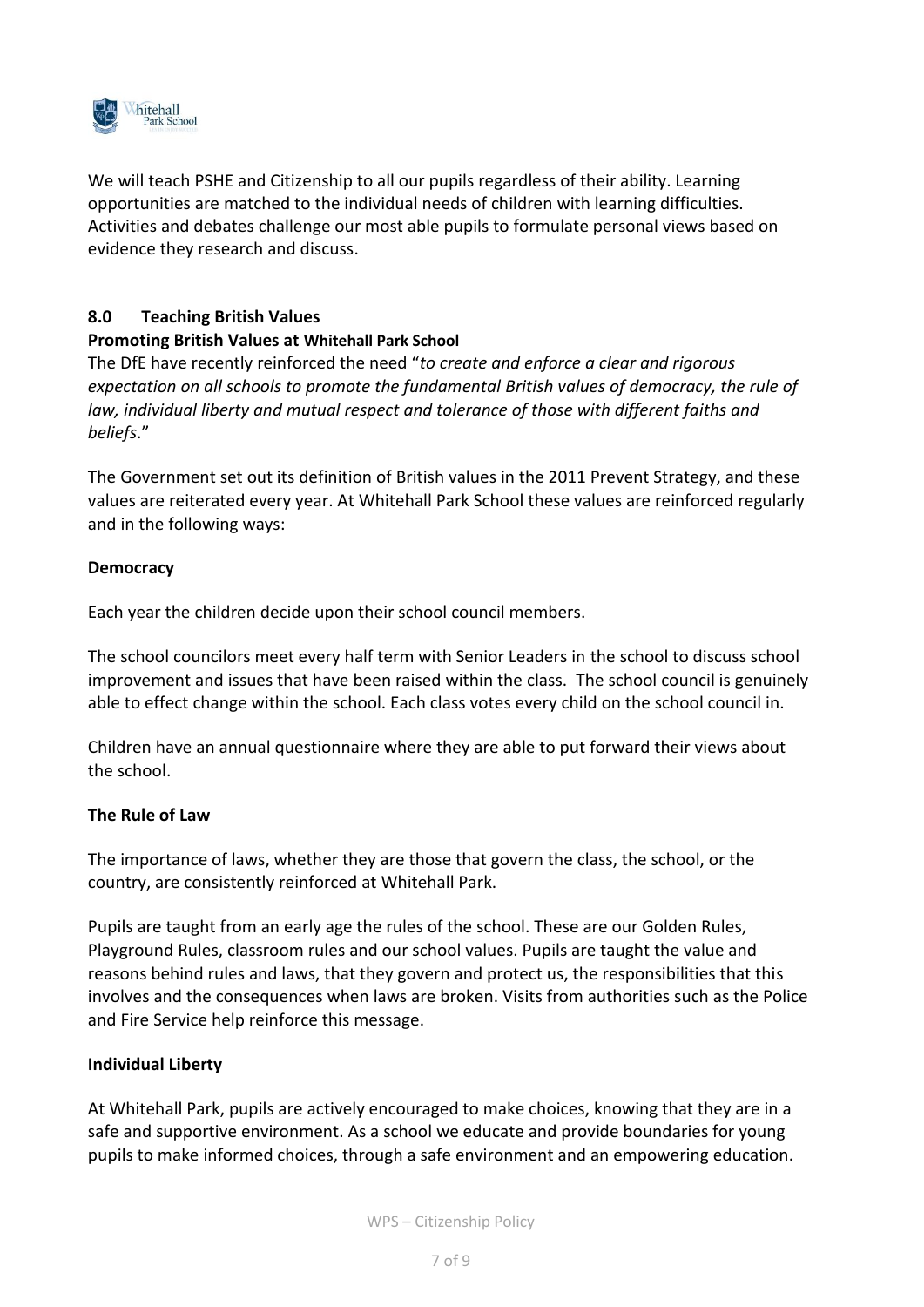

Pupils are encouraged to know, understand and exercise their rights and personal freedoms and advised how to exercise these safely, for example through our E-Safety and PSHE lessons

## **Mutual Respect**

Mutual respect is at the heart of our values. Children learn that their behaviours have an effect on their own rights and those of others. All members of the school community treat each other with respect.

## **Tolerance of those of Different Faiths and Beliefs**

Whitehall Park is a diverse school. We actively promote diversity through our celebrations of different faiths and cultures. Religious Education lessons and PSHE lessons reinforce messages of tolerance and respect for others. Members of different faiths and religions are encouraged to share their knowledge to enhance learning within classes and the school. The children visit places of worship that are important to different faiths.

## <span id="page-7-0"></span>**9.0 Assessment, Recording and Reporting**

Teachers will assess pupils' work by making informal judgements as they observe them during lessons. We have clear expectations of what the pupils will know, understand and be able to do at the end of each key stage.

We keep records of the contributions to the life of the school and community in photograph and video form. Our Celebration Assembly celebrates personal achievement and rewards thoughtful, caring behaviour.

A comment relating to Citizenship will be included in the annual report to parents on pupils' progress.

### <span id="page-7-1"></span>**10.0 Monitoring and Review**

The Headteacher and the PSHE and Citizenship Coordinator are responsible for monitoring the standards of pupils' work and the quality of teaching and learning.

The Headteacher and the PSHE and Citizenship Coordinator support colleagues in the teaching of Citizenship by giving information about current developments in the subject and by providing strategic lead and direction for the subject in school.

The PSHE and Citizenship Coordinator will present a report annually to the Local Advisory Board on the quality of learning and, on all changes which have taken place in the programmes of learning in this area.